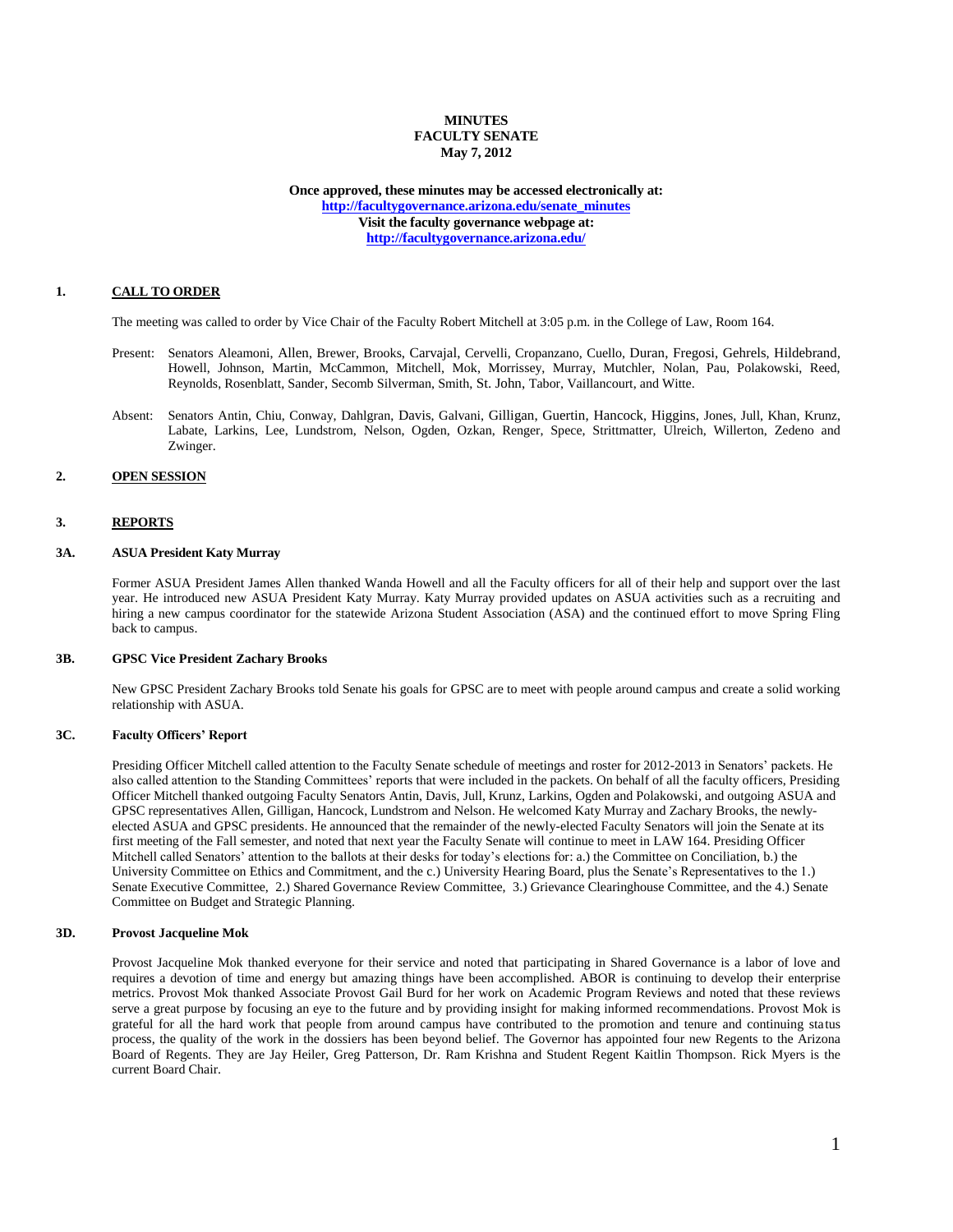### **3E. President Eugene Sander**

Prior to President Sander's report, Robert Mitchell took a minute to recognize and thank President Sander for all of his hard work and commitment as our 20<sup>th</sup> President. Mitchell announced that in the name of the Faculty Senate, \$500.00 has been donated to the Sander/Canfield Graduate Student Support Endowment. In addition, Mitchell announced The Gene Sander Community Ramada at the UA Community Garden, which will be dedicated to President Sander and his service as the University of Arizona's  $20<sup>th</sup>$  President on behalf of the UA Faculty, the UA Student Body and the Students for Sustainability, with the generous support of UA Business Affairs.

President Sander thanked the Senate and shared that he is honored to have been of service to the university this past year. Sander noted that he was very pleased in being honored by the garden ramada, a place where students, staff and the community can work with living things. President Sander announced that there is a new board in place for the University of Arizona Health Network (UAHN). Sander acknowledged the great work of Tim Bee and Jaime Gutiérrez, both from the Office of External Relations, this past year. Sander told the Senate that the State Legislature has agreed to provide \$6M for the UA medical school in Phoenix. Sander thanked everyone once again for making the University of Arizona a special place.

### **4. QUESTION AND ANSWER PERIOD FOR ITEM 3**

No questions.

### **5. APPROVAL OF THE MINUTES OF April 2, 2012**

The minutes of April 2, 2012 were approved.

### **6. SIGNING THE SHARED GOVERNANCE MEMORANDUM OF UNDERSTANDING (attachment)**

*The Shared Governance Memorandum of Understanding* was signed by President Sander, Provost Mok, Chair of the Faculty Howell and Vice Chair of the Faculty Mitchell.

### **7. ACTION ITEM: ELECTION OF UNIVERSITY COMMITTEE ON ETHICS AND COMMITMENT, COMMITTEE ON CONCILIATION, UNIVERSITY HEARING BOARD, AND FOR FACULTY SENATE REPRESENTATIVES TO THE SHARED GOVERNANCE REVIEW COMMITTEE, GRIEVANCE CLEARINGHOUSE COMMITTEE, SENATE EXECUTIVE COMMITTEE, AND SENATE COMMITTEE ON BUDGET AND STRATEGIC PLANNING**

The Senate conducted its annual elections for the Committee on Conciliation, University Committee on Ethics and Commitment, University Hearing Board, and for Faculty Senate Elected Representatives to the Grievance Clearinghouse Committee, Senate Executive Committee, the Shared Governance Review Committee and the Senate Committee on Budget and Strategic Planning. Votes were cast using written ballots and tallied by Parliamentarian Sankey and Secretary Mutchler. In accordance with the General Faculty Bylaws, those elected are:

# Michael Brescia **AND STRATEGIC PLANNING**<br>
Samira Farwaneh **D. Phillip Guertin**

Paul Bennett Douglas E. Jones J. Edward De Steiguer Dianne Winslow William E. Conway

# **AND COMMITMENT** John C. Ulreich Paul Bennett

Karen Zimmerman

# **COMMITTEE ON CONCILIATION**<br>Michael Brescia<br>**AND STRATEGIC PLANNING** D. Phillip Guertin Joseph Labate

**UNIVERSITY HEARING BOARD FACULTY SENATE EXECUTIVE COMMITTEE**

Michael Mulcahy **GRIEVANCE CLEARINGHOUSE COMMITTEE** 

**UNIVERSITY COMMITTEE ON ETHICS SHARED GOVERNANCE REVIEW COMMITTEE**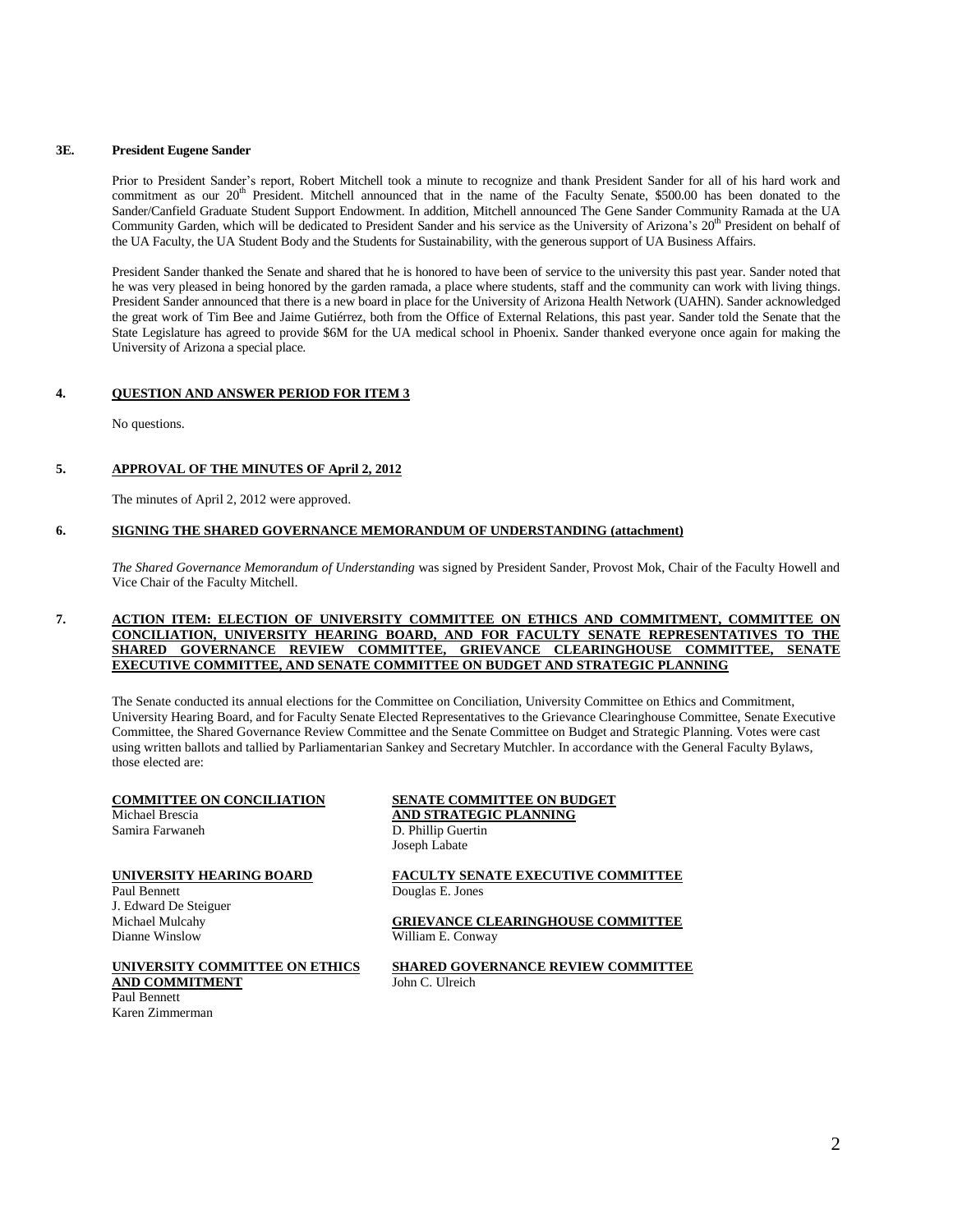### **8. APPROVAL OF UNDERGRADUATE COUNCIL'S NON-CONSENT AGENDA ITEMS (attachments)**

Undergraduate Council Chair and Senator George Gehrels explained that Item 1 on the non-consent agenda comes as a seconded motion **[Motion 2011/12-22]** from the Undergraduate Council to approve a recommendation to amend the Grade Appeal Policy. Motion passed unanimously.

Gehrels explained that Item 2 comes as a seconded motion **[Motion 2011/12-23]** from the Undergraduate Council to approve a proposal to modify two of the Credit-by-Exam Policies. Motion passed unanimously.

Gehrels explained that Item 3 comes as a seconded motion **[Motion 2011/12-24]** from the Undergraduate Council to approve a proposal to add a physical education activity maximum credit limit to two existing policies: 1) Graduation Averages and Credit Requirements, and 2) Acceptability of Transfer Credit. Motion passed unanimously.

# **9. APPROVAL OF THE GRADUATE AND UNDERGRADUATE COUNCILS' CONSENT AGENDA ITEMS (attachment)**

Presiding Officer Mitchell reminded Senators that Consent Agenda items come as seconded motions. The Consent Agenda items 1 and 2, forwarded by Graduate and Undergraduate Council and detailed at the end of these minutes **[Motions 2011/12-25 through 26],** were approved unanimously.

### **10. INFORMATION ITEM: ARIZONA ATHLETICS**

Deputy Athletic Director, Rocky LaRose, provided Senate with academic updates from Athletics. Student athletes are continuing to work with Cat Academics. Cat Academics is a group of student tutors for athletes who work out of Student Affairs and who work closely with the Think Tank. In 2011, UA Athletic advisors were certified by the National Institute of Advisors. UA Athletics has also implemented a class attendance policy which stipulates that any athlete who misses three classes can become ineligible for up to three games. During the recruitment process, student athletes are given a full academic profile and additional assessment is done in order to provide more learning specialists if needed. There are approximately fifty student athletes in the College of Agriculture and Life Sciences, eighty student athletes in the Eller College of Management, seventy in the College of Social and Behavior Sciences and approximately one hundred in the College of Letters, Arts and Sciences. The University of Arizona student athletes have among their ranks a Freidman Medal winner, a Rhodes Scholar and many National Champions. Retention of student athletes after the first year is 87% compared to the UA as a whole at 78%. Arizona natives who are also student athletes are retained at 95%. The NCAA has developed academic progress rates, based on a point system that teams need to maintain. Previously, each team needed to maintain 925 points or more to retain all scholarships. The NCAA has raised that index to 930 and added additional penalties, such as no post-season play, if the standard is not maintained. Currently, the UA basketball team has 975 points and the UA football team has 951 points. The NCAA has raised the GPA needed for players to remain eligible from a 2.0 to a 2.3. Many student athletes, who do not graduate, have left prior to graduation to become professional athletes or transfer to another institution. LaRose also provided an update on the PAC-12 Network. The cost of implementing the network has exceeded all expectation and the universities do not expect to see any profits from the network for at least three years.

UA's new head football coach, Rich Rodriguez, was also present. He has been at the UA for five months and has been impressed with the quality of the athletic department. He has been in higher education for the last twenty-seven years and when deciding where to work next he told Senators he was looking for a community, a place where everyone was rooting for each other and he felt immediately that the University of Arizona was the right fit for him. He shared that he has been in the "honeymoon phase" the last five months, before the season begins. He believes we have a good group of young men. Coach Rodriguez wants his players to graduate; he wants them to be good men, good students and good athletes. When the football program is operating correctly it can be a great "front porch" for the University. Rodriguez said his job is to motivate, at times through reprimand and at times through reward. Coach Rodriguez wants to teach his players to perform academically as well as athletically and noted that he has had success in this area in the past. Rodriguez stated that his goal is to get to and win the Rose Bowl. He wants a program that will make the Tucson and University communities proud both on and off the field.

Senators' questions and comments included: 1) How many student athletes do we have? Currently there are 425 student athletes. 2) What is the UA and NCAA drug policy? NCAA requires random drug testing and Coach Rodriguez wants all of his players tested. All of the football players have already been tested three or four times. 3) President Sander shared that he attended the athletic department banquet and was very impressed and proud of what he saw. 4) What are your thoughts on paying student athletes? Rodriguez does not support paying student athletes. There are scholarships available, the University general fund pays the tuition and Athletics pays for board and books. 5) There has been considerable press lately about student athletes behaving badly and making bad choices in public. Rodriguez stated that his program is focused on helping student athletes make better choices. 6) Does the athletic department use any State funds, other than the tuition waivers? No.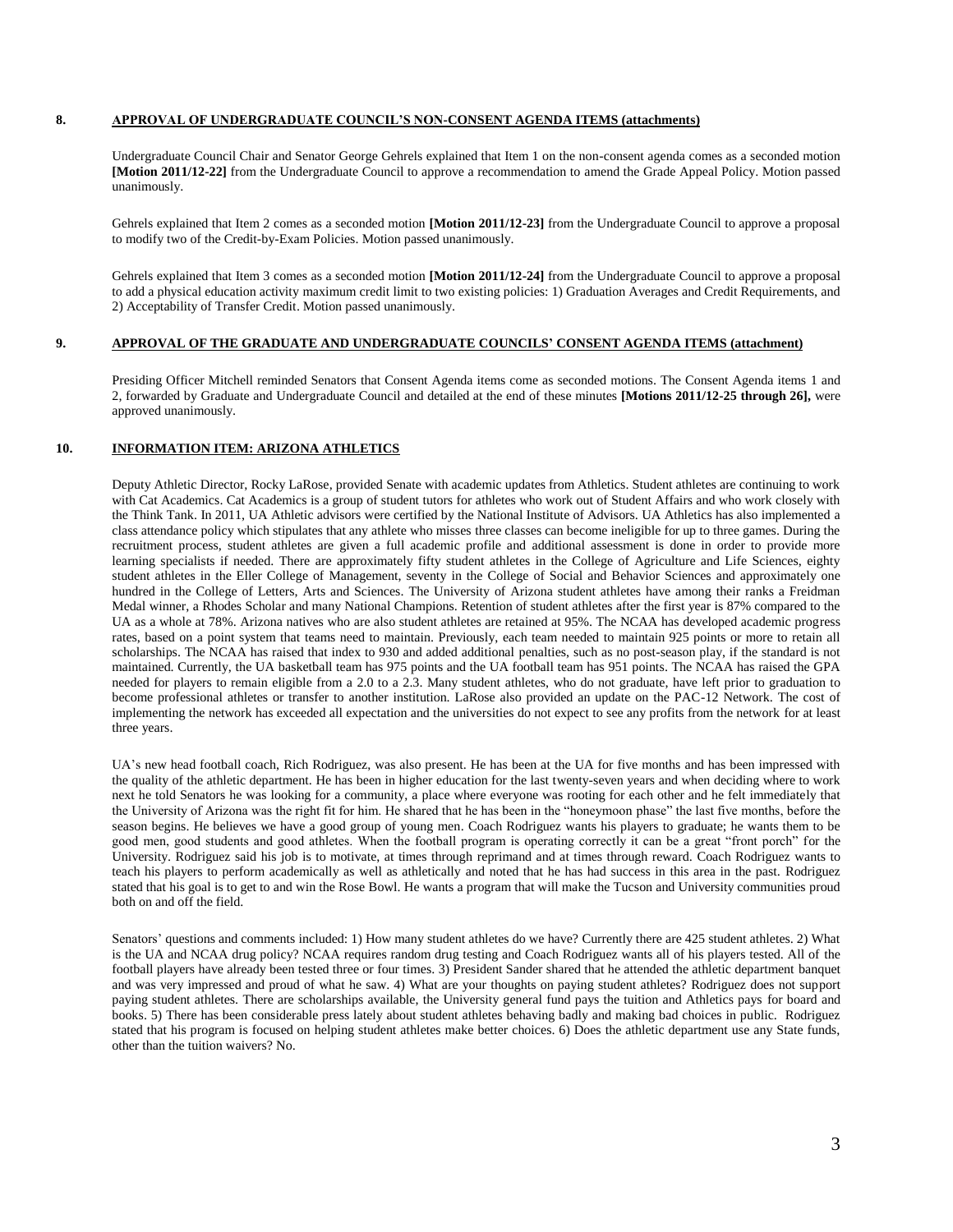### **11. INFORMATION ITEM: ANNUAL AND FIVE-YEAR REVIEWS OF ADMINISTRATORS (attachments)**

Tom Miller, Associate Provost for Faculty Affairs, Vicki Gotkin, University Attorney, and Anne Wright, Senior Associate Dean for Faculty Affairs in the College of Medicine, presented information and asked for feedback to changes in the annual and five-year review process for administrators. Miller told Senators the goal is to create a review process that is more transparent, allows for more faculty feedback and includes performance metrics tied to strategic planning. Anne Wright shared that in the College of Medicine they are instituting a faculty mentoring program and using faculty surveys in the review process. The objective is to make the process more focused. Wright noted that at this time they do not have good metrics to measure clinical education. Tom Miller noted that major revisions to UHAP are currently underway. Gotkin reported that the revisions are focused on faculty and administrators.

Senators' questions and comments included: 1) Faculty give feedback but never see any of the data, it seems that there is very little value in providing input if no feedback is given. Tom Miller is adding a step to report the data "back out" as part of the UHAP revisions currently underway, keeping in mind there are issues of confidentiality. Miller also noted that there has been a great deal of inconsistency in previous reviews and that is something that needs to be improved.

### **12. NEW BUSINESS**

# **13. OLD BUSINESS**

## **14. ADJOURNMENT**

There being no further business, the meeting was adjourned at 5:02 p.m.

J.C. Mutchler, Secretary of the Faculty Brianna Thaut, Recording Secretary